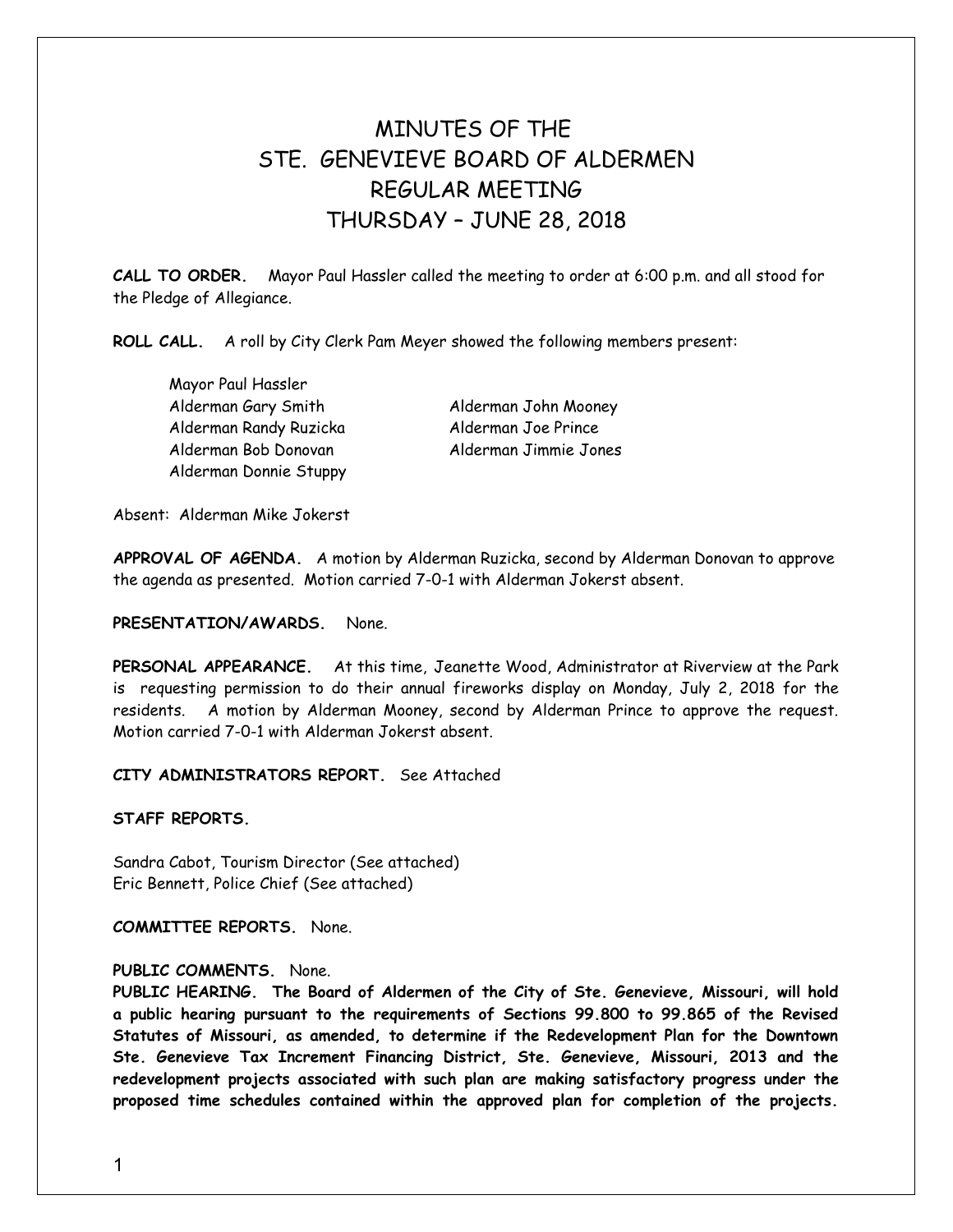Mayor Paul Hassler opened the public hearing at 6:19 p.m. and Mr. Martin Toma, City Administrator read an informative description and progress of the Downtown TIF, a copy of which is attached and made part of the record. At this time Mayor Hassler opened the floor for public comments. Mr. Mike Fallert, 1326 Riverwoods Trail and a downtown merchant with an interest in Audubon Redevelopment LLC, agreed the TIF was unique and questioned the marketing of what he considers a huge benefit for the community. He stated a lot of people have worked hard to get the national park to come to town and the fact that a federal levee was put up to protect our great historic downtown area are two strong points that the TIF should be heavily promoted as a drawing card to business/individuals. Mr. Fallert stated that consideration should be given in redoing the TIF with the non-profit buildings removed. Mr. Toma agreed that if these non-profit buildings were removed it would be easier for the individuals/business' to meet their base which would allow for distribution of funds. Mr. Joe Steiger, 549 Glenda Street, expressed concerned that if we don't fix the problem now the same issues will exist in another five years. Mr. Steiger stated that the City doesn't have the booming economy that these TIF's normally create. With no further comments or questions Mayor Hassler closed the public hearing at 6:38 p.m.

#### **CONSENT AGENDA.**

- 1. **Minutes Board of Aldermen Regular Meeting June 14, 2018**
- 2. **Treasurer's Report May 2018**
- 3. **RESOLUTION 2018 26 A RESOLUTION AUTHORIZING A SETINA BODY-GUARD PRISONER PARTITION BE DECLARED SURPLUS PROPERTY.**
- 4. **RESOLUTION 2018 27. A RESOLUTION RE-APPOINTING LAUREN SMOTHERS TO THE STE. GENEVIEVE PARKS AND RECREATION BOARD.**
- 5. **Approval of temporary liquor license request for Ste. Genevieve Eagles Aerie 4336 at 46 S. Main Street for August 11 & 12, 2018. (Jour De Fete).**
- 6. **RESOLUTION 2018-28. A RESOLUTION OF THE CITY OF STE. GENEVIEVE, MISSOURI STATING INTENT FOR THE STE. GENEVIEVE WELCOME CENTER TO APPLY FOR A GRANT WITH THE STE. GENEVIEVE MUNICIPAL BAND GRANT PROGRAM.**

A motion by Alderman Ruzicka, second by Alderman Mooney to approve the consent agenda. Motion carried 7-0-1 with Alderman Jokerst absent.

#### **OLD BUSINESS.**

**BILL NO. 4225. AN ORDINANCE OF THE CITY OF STE. GENEVIEVE ADDING SECTION 408: "CONTINUING EDUCATION" AND SECTION 714: "FIREAMS" TO THE STE. GENEVIEVE PERSONNEL MANUAL AS SET FORTH BELOW. 2nd READING.** A motion by Alderman Donovan, second by Alderman Jones, Bill No. 4225 was placed on its second and final reading, read by title only, considered and passed by a roll call vote as follows: Ayes: Alderman Randy Ruzicka, Alderman Bob Donovan, Alderman Donnie Stuppy, Alderman Gary Smith, Alderman Joe Prince, Alderman Jimmie Jones and Alderman John Mooney. Nays: None Absent: Alderman Mike Jokerst. Motion carried 7-0-1. Thereupon Bill No. 4225 was declared Ordinance No. 4156 signed by the Mayor and attested by the City Clerk.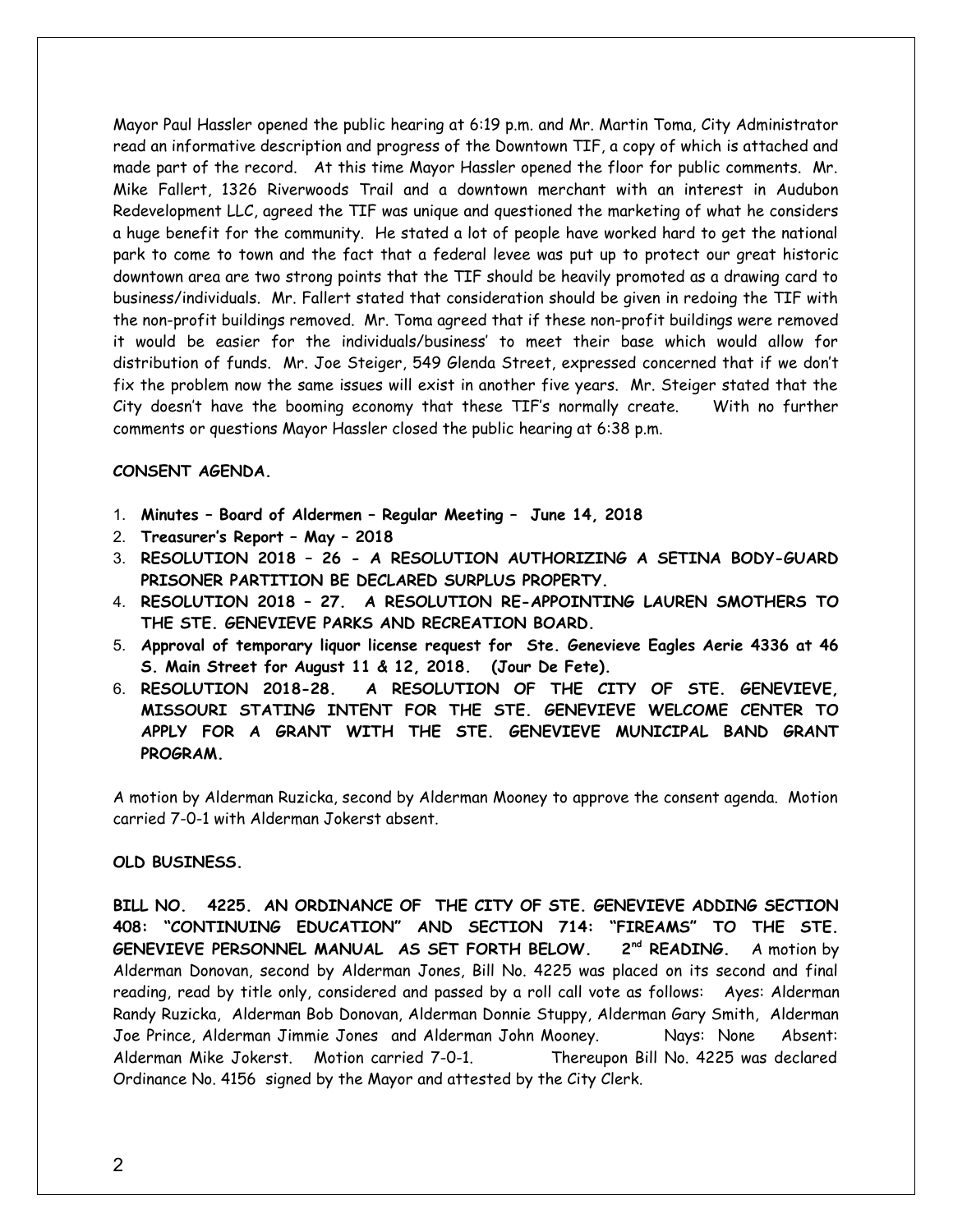#### **NEW BUSINESS.**

**BILL NO. 4221. AN ORDINANCE AUTHORIZING THE MAYOR TO ENTER INTO AN INTERGOVERMENTAL AGREEMENT WITH STE. GENEVIEVE COUNTY FOR THE "PROGRESS PARKWAY WATER TOWER CONSTRUCTION". 1ST READING.** A motion by Alderman Mooney, second by Alderman Smith, Bill No. 4221 was placed on its first reading read by title only and considered and passed with an 7-0-1 vote of the Board of Aldermen with Alderman Jokerst absent. A motion by Alderman Jones, second by Alderman Mooney, to proceed with the second and final reading of Bill No. 4221. Motion carried 7-0-1 with Alderman Jokerst absent. A motion by Alderman Smith, second by Alderman Mooney, Bill No. 4221 was placed on its second and final reading, read by title only, considered and passed by a roll call vote as follows: Ayes: Alderman Randy Ruzicka, Alderman Bob Donovan, Alderman Donnie Stuppy, Alderman Gary Smith, Alderman Joe Prince, Alderman Jimmie Jones and Alderman John Mooney. Nays: None Absent: Alderman Mike Jokerst. Motion carried 7-0-1. Thereupon Bill No. 4221 was declared Ordinance No. 4157 signed by the Mayor and attested by the City Clerk.

**BILL NO. 4226. AN ORDINANCE ENTERING INTO AN AGREEMENT WITH PHOENIX FABRICATORS & ERECTORS, LLC. FOR THE CONSTRUCTION OF A 300,000 GALLON MULT-LEG ELEVATED STORAGE TANK ON PROGRESS PARKWAY IN AN AMOUNT NOT TO EXCEED EIGHT HUNDRED FOUR THOUSAND TWO HUNDRED SIXTY DOLLARS. (\$804,260.00) 1ST READING.** A motion by Alderman Donovan, second by Alderman Smith, Bill No. 4226 was placed on its first reading read by title only and considered and passed with an 7- 0-1 vote of the Board of Aldermen with Alderman Jokerst absent. A motion by Alderman Smith, second by Alderman Mooney, to proceed with the second and final reading of Bill No. 4226. Motion carried 7-0-1 with Alderman Jokerst absent. A motion by Alderman Stuppy, second by Alderman Mooney, Bill No. 4226 was placed on its second and final reading, read by title only, considered and passed by a roll call vote as follows: Ayes: Alderman Randy Ruzicka, Alderman Bob Donovan, Alderman Donnie Stuppy, Alderman Gary Smith, Alderman Joe Prince, Alderman Jimmie Jones and Alderman John Mooney. Nays: None Absent: Alderman Mike Jokerst. Motion carried 7-0-1. Thereupon Bill No. 4226 was declared Ordinance No. 4158 signed by the Mayor and attested by the City Clerk.

**BILL NO. 4227. AN ORDINANCE AUTHORIZING THE MAYOR TO ENTER INTO A LEASE PURCHASE AGREEMENT WITH MISSOURI RIVER VALLEY BANK (MRV) AND STE. GENEVIEVE COUNTY FOR THE FUNDING OF THE "PROGRESS PARKWAY WATER TOWER.** 1<sup>st</sup> READING. A motion by Alderman Mooney, second by Alderman Jones Bill No. 4227 was placed on its first reading read by title only and considered and passed with an 7-0-1 vote of the Board of Aldermen with Alderman Jokerst absent. A motion by Alderman Mooney, second by Alderman Jones, to proceed with the second and final reading of Bill No. 4227. Motion carried 7-0- 1 with Alderman Jokerst absent. A motion by Alderman Mooney, second by Alderman Smith, Bill No. 4227 was placed on its second and final reading, read by title only, considered and passed by a roll call vote as follows: Ayes: Alderman Randy Ruzicka, Alderman Bob Donovan, Alderman Donnie Stuppy, Alderman Gary Smith, Alderman Joe Prince, Alderman Jimmie Jones and Alderman John Mooney. Nays: None Absent: Alderman Mike Jokerst. Motion carried 7- 0-1. Thereupon Bill No. 4227 was declared Ordinance No. 4159 signed by the Mayor and attested by the City Clerk.